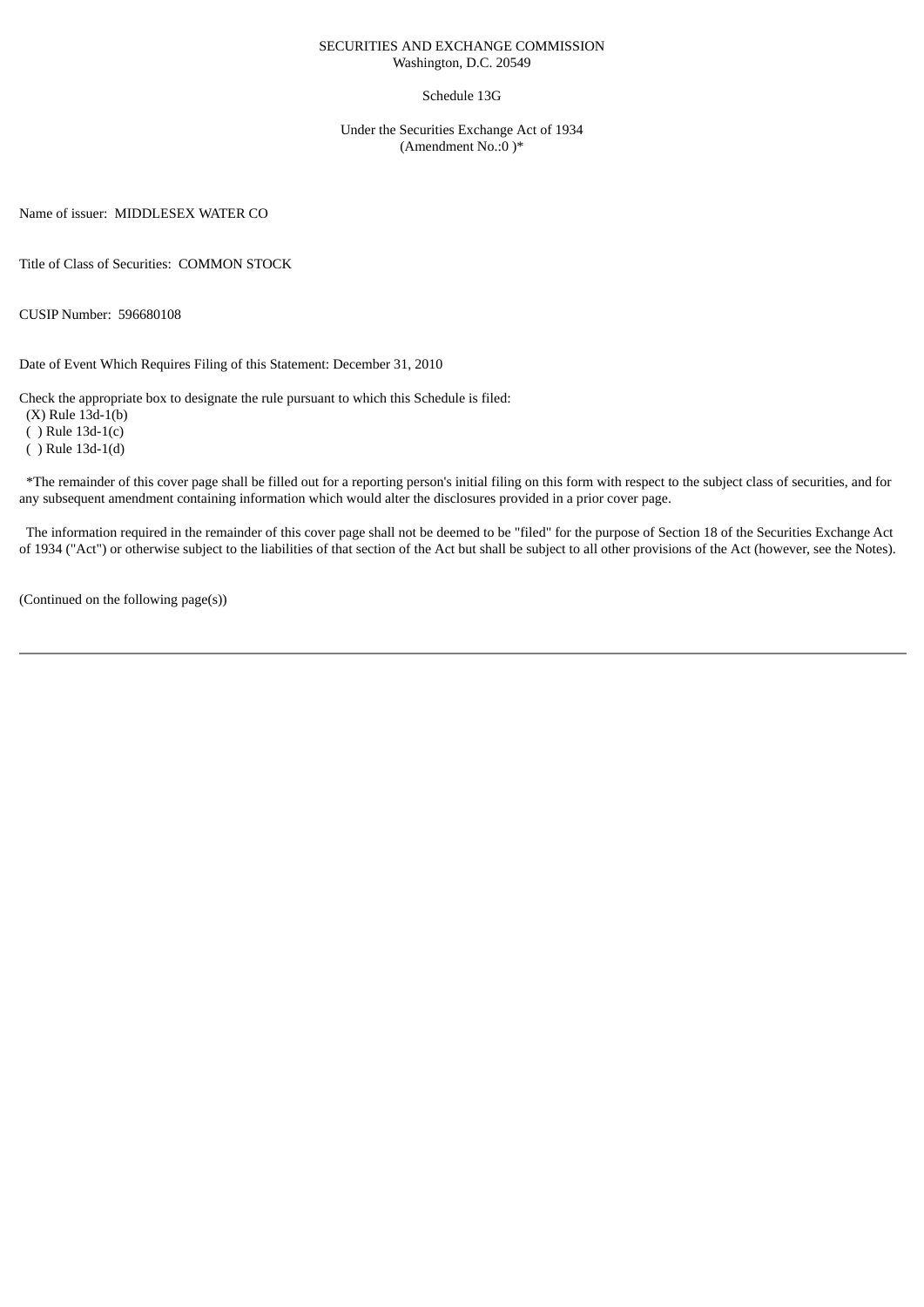- 1. NAME OF REPORTING PERSON S.S. OR I.R.S. IDENTIFICATION NO. OF ABOVE PERSON
- THE VANGUARD GROUP, INC. 23-1945930
- 2. CHECK THE APPROPRIATE [LINE] IF A MEMBER OF A GROUP

A. B.  $X$ 

- 3. SEC USE ONLY
- 4. CITIZENSHIP OF PLACE OF ORGANIZATION
- Pennsylvania

(For questions 5-8, report the number of shares beneficially owned by each reporting person with:)

5. SOLE VOTING POWER

28,154

- 6. SHARED VOTING POWER
- 7. SOLE DISPOSITIVE POWER

749,419

8. SHARED DISPOSITIVE POWER

28,154

9. AGGREGATE AMOUNT BENEFICIALLY OWNED BY EACH REPORTING PERSON

777,573

10. CHECK BOX IF THE AGGREGATE AMOUNT IN ROW (9) EXCLUDES CERTAIN SHARES

N/A

11. PERCENT OF CLASS REPRESENTED BY AMOUNT IN ROW 9

5.00%

12. TYPE OF REPORTING PERSON

IA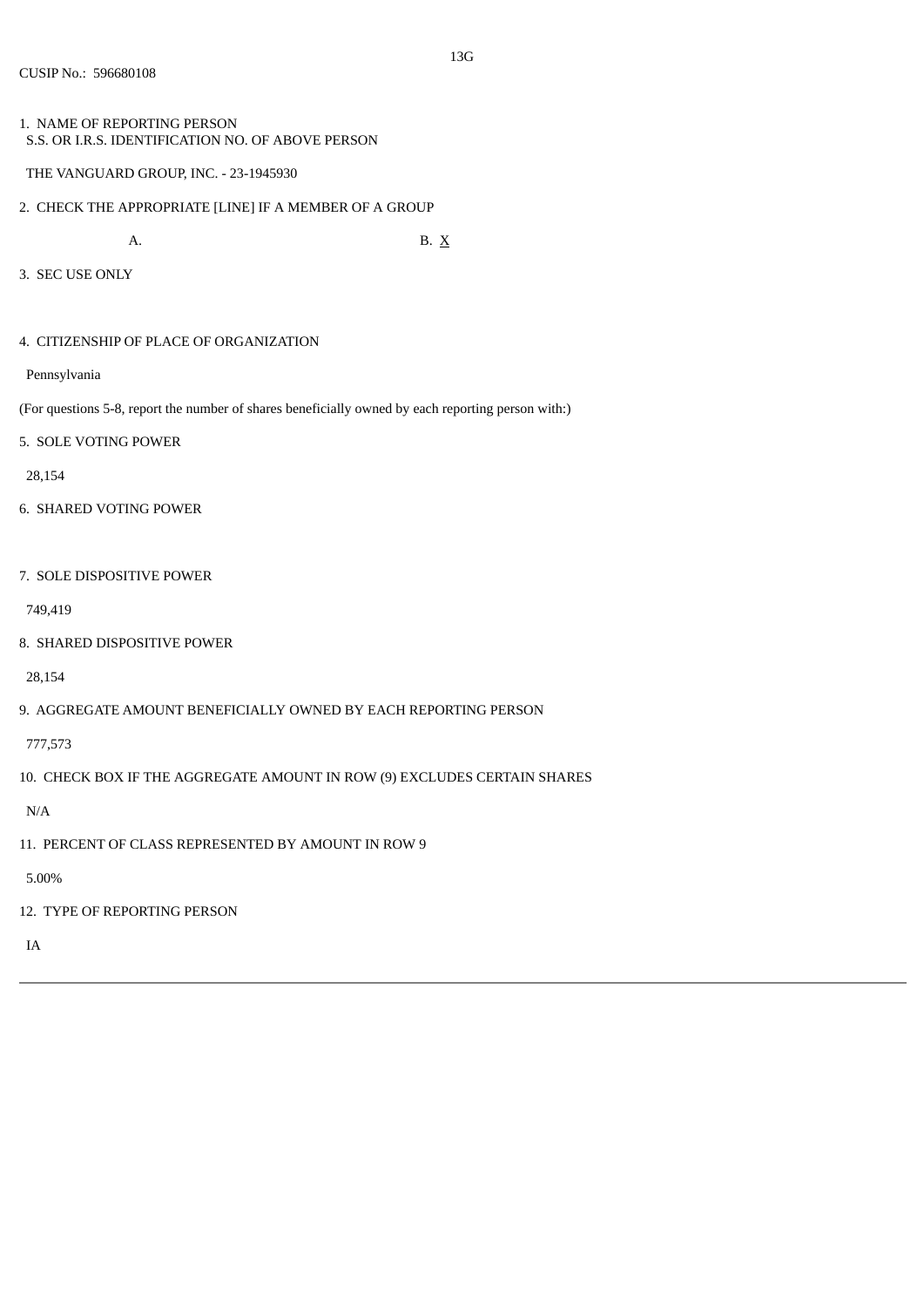### SECURITIES AND EXCHANGE COMMISSION Washington, D.C. 20549

# SCHEDULE 13G Under the Securities Act of 1934

Check the following [line] if a fee is being paid with this statement N/A

Item 1(a) - Name of Issuer:

MIDDLESEX WATER CO

Item 1(b) - Address of Issuer's Principal Executive Offices:

1500 RONSON ROAD ISELIN, NJ 08830

Item 2(a) - Name of Person Filing:

THE VANGUARD GROUP, INC. - 23-1945930

### Item 2(b) – Address of Principal Business Office or, if none, residence:

100 Vanguard Blvd. Malvern, PA 19355

Item  $2(c)$  – Citizenship:

Pennsylvania

Item 2(d) - Title of Class of Securities:

COMMON STOCK

Item 2(e) - CUSIP Number

596680108

Item 3 - Type of Filing:

This statement is being filed pursuant to Rule 13d-1. An investment adviser in accordance with §240.13d-1(b)(1)(ii)(E).

Item 4 - Ownership:

(a) Amount Beneficially Owned:

777,573

(b) Percent of Class:

5.00%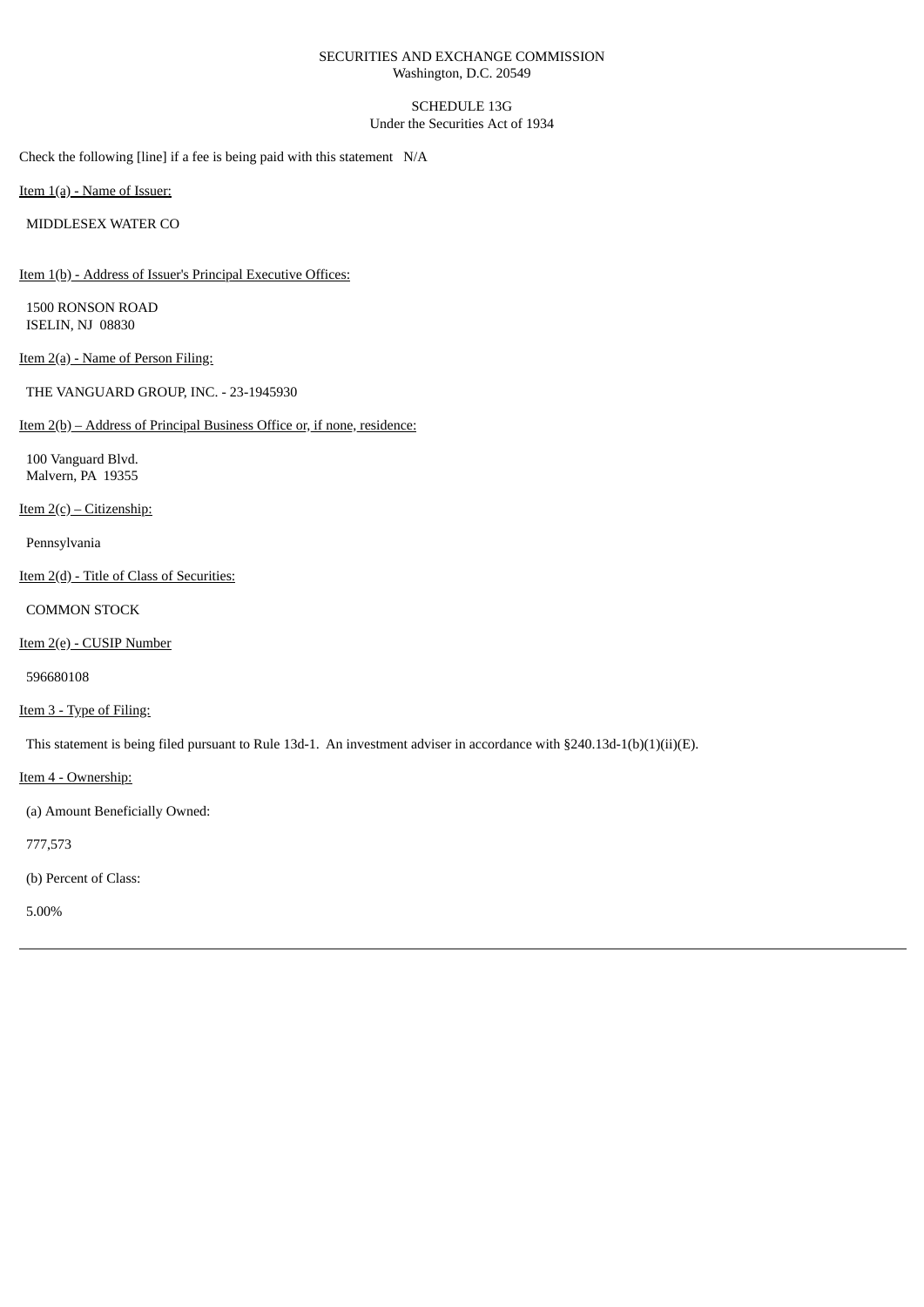- (c) Number of shares as to which such person has:
- (i) sole power to vote or direct to vote: 28,154
- (ii) shared power to vote or direct to vote:
- (iii) sole power to dispose of or to direct the disposition of: 749,419
- (iv) shared power to dispose or to direct the disposition of: 28,154

### Comments:

Item 5 - Ownership of Five Percent or Less of a Class:

### Not Applicable

Item 6 - Ownership of More Than Five Percent on Behalf of Another Person:

Not applicable

Item 7 - Identification and Classification of the Subsidiary Which Acquired The Security Being Reported on by the Parent Holding Company:

See Attached Appendix A

Item 8 - Identification and Classification of Members of Group:

Not applicable

Item 9 - Notice of Dissolution of Group:

Not applicable

### Item 10 - Certification:

By signing below I certify that, to the best of my knowledge and belief, the securities referred to above were acquired in the ordinary course of business and were not acquired for the purpose of and do not have the effect of changing or influencing the control of the issuer of such securities and were not acquired in connection with or as a participant in any transaction having such purpose or effect.

# **Signature**

After reasonable inquiry and to the best of my knowledge and belief, I certify that the information set forth in this statement is true, complete and correct.

Date: 2/9/2011

By /s/ F. William McNabb III\*

F. William McNabb III

President and Chief Executive Officer

\*By: /s/ Glenn Booraem

Glenn Booraem, pursuant to a Power of Attorney filed January 29, 2010, see File Number 811-3916, Incorporated by Reference